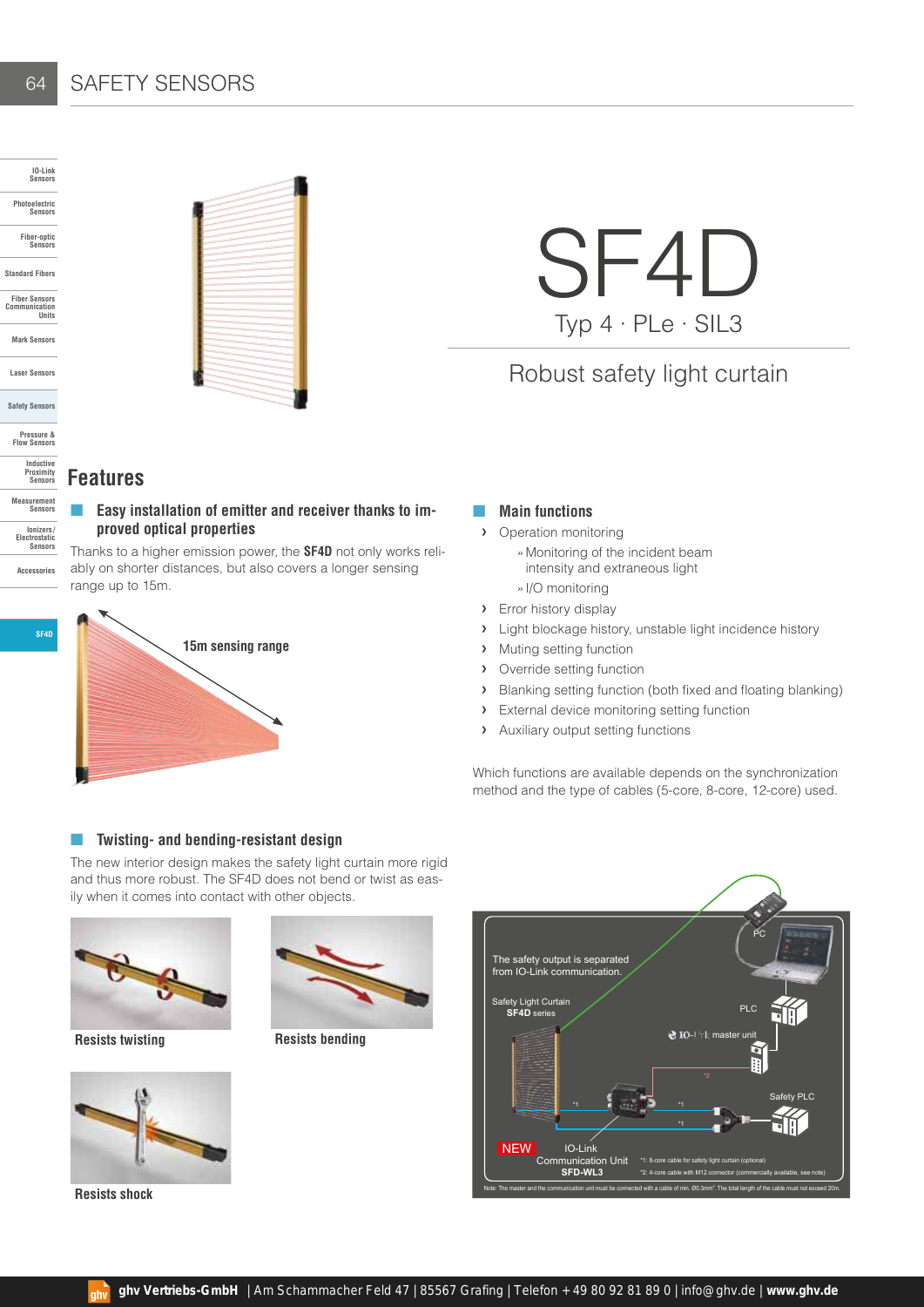



Selection of light curtain **Monitoring of received light intensity and extraneous light** Selection of light curtain during operation

**Typical applications**

Serial connection of 5 safety light curtains for roboter housing **Automobile production with muting** 







**SF4D**

## **Technical specifications**

| Typ                        | <b>Finger protection type</b>                                                          | Hand protection type | Arm / Foot protection type |  |
|----------------------------|----------------------------------------------------------------------------------------|----------------------|----------------------------|--|
| Model no.                  | $SF4-F \square$ (notes 1,2)                                                            | $SF4-H2$             | $SF4-A-$                   |  |
| <b>Safety category</b>     | Typ 4, PLe, SIL3                                                                       |                      |                            |  |
| <b>Sensing height</b>      | 150 to 1270mm                                                                          | 150 to 1910mm        |                            |  |
| <b>Sensing range</b>       | 0 to 12m                                                                               | 0 to 15m             |                            |  |
| <b>Resolution</b>          | 10mm                                                                                   | 20mm                 | 40mm                       |  |
| Object to be sensed        | Min. Ø 14mm (opaque)                                                                   | Min. Ø 25mm (opaque) | Min. Ø 45mm (opaque)       |  |
| <b>Power supply</b>        | 24V DC ±10%                                                                            |                      |                            |  |
| <b>Response time</b>       | ON $\rightarrow$ OFF: max.10ms, OFF $\rightarrow$ ON: max. 50ms                        |                      |                            |  |
| <b>Control outputs</b>     | OSSD1 and OSSD2 (2 x PNP or 2 x NPN open collector transistor, switchable), max. 350mA |                      |                            |  |
| <b>Emitting element</b>    | Infrared LED                                                                           |                      |                            |  |
| Protection                 | IP67/ IP65 (IEC)                                                                       |                      |                            |  |
| <b>Ambient temperature</b> | $-10$ to $+55^{\circ}$ C                                                               |                      |                            |  |
| <b>Material</b>            | Frame: Aluminium / Enclosures: Acrylic, Polycarbonate, Nylon                           |                      |                            |  |
| <b>Connection method</b>   | Connector                                                                              |                      |                            |  |
| Dimensions (HxWxD)         | Hx30x28mm (H= protective height)                                                       |                      |                            |  |

 $_{\text{aliv}}$ 

**Notes:**<br>1.) □ Number of beam channels

2.) For a system configuration, please contact your sales office or service hotline: +49 89 45354-2737

**IO-Link Sensors**

**Photoelectric Sensors** 

**Fiber-optic Sensors**

**Standard Fibers**

**Fiber Sensors Communication Units**

**Mark Sensors**

**Laser Sensors**

**Safety Sensors**

**Pressure & Flow Sensors**

**Inductive Proximity Sensors**

**Measurement Sensors**

**Ionizers / Electrostatic Sensors Accessories**